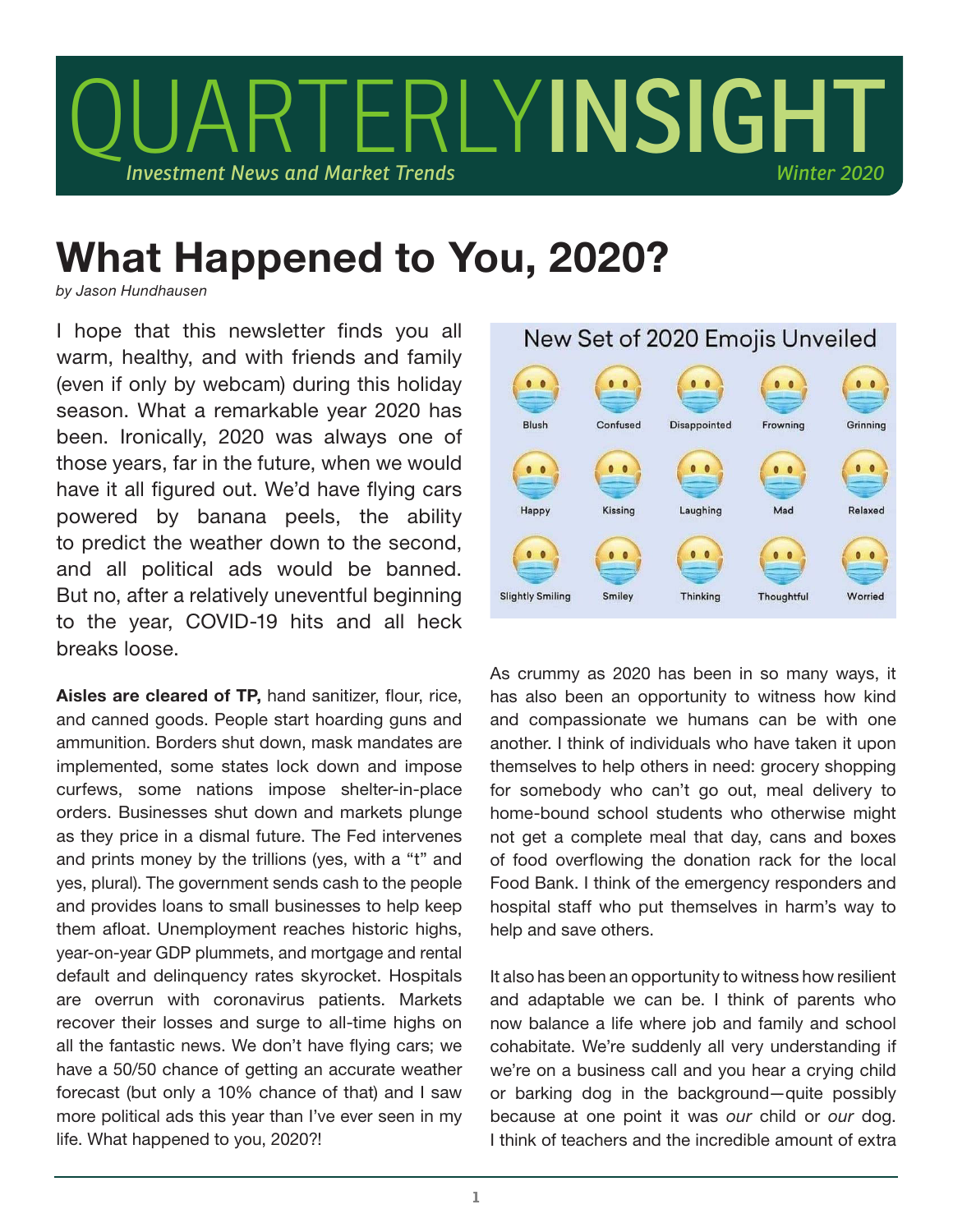work they have had to do to switch from an in-class model to a remote model of teaching or, in some cases, being responsible for both at the same time. I think of businesses who have been able to remain open because the owners were wise enough to have plenty of "just in case" money saved for more difficult times or because they were able to adapt quickly to the restrictions surrounding the pandemic. These silver linings are something 2020 has also given us.

2020 has been a transformative year for Bozeman Financial Advisors, too. In early November, we completed our transition from KMS Financial Services to Securities America. For those unfamiliar with the background, let me explain. KMS's parent company, Advisor Group, made the decision earlier this year to consolidate KMS and several other firms into their broker/dealer, Securities America. As independents, we were not required to move our practices to Securities America and could choose to find a different broker/dealer to be licensed through for our advisory services. However, after several months of due diligence into Securities America and several other firms, we concluded that staying with Securities America would be the best path forward and cause the least disruption to our clients and our practices.

If you're a client and you're reading this, you've surely noticed an unusually large amount of mail over the past few months. In addition to your statements, trade confirmations, proxy votes, and fund prospectuses, you've also received consent letters, disclosures, more consent letters, and probably more disclosures. I apologize for all the paper. I receive all of the same things at my home, in quadruplicate, although I signed up for e-delivery of my family members' statements, trade confirms, and proxy votes, which significantly cuts down on the paper and keeps it organized and easy to find online (you can sign up for e-delivery, too, by giving us a call or sending an email). I also apologize if some of it was confusing, such as the positive consent letter and the negative consent letter, but everybody seems to have made it through so it should be smooth sailing from here. Congrats!

Three weeks into the transition and we're back up and running at nearly full capacity. It's been a steep learning curve, but we're already enjoying the benefits of a major improvement in technology that we get through Securities America. For example, we now have the option to use DocuSian for the majority of our paperwork, which means fewer mistakes, lower costs, faster processing, and less paper.

We also took the opportunity to update our business email addresses, which are shown on the back page of this newsletter. All of our other contact information is unchanged.

We continue to remain focused on markets and managing our clients' assets. When the pandemic hit, it exposed some of the fragilities in markets that I've written about in previous newsletters. Our belief that the response by central bankers to a Black Swan event, like a worldwide pandemic, would be to print even more money, push interest rates even further down, and possibly even go so far as to start buying corporate bonds and other assets, was proved correct. I'll admit that I did not expect the Fed to come out quite so heavy-handed, though. They dropped interest rates to zero and printed just shy of \$3 trillion in a matter of months—more than in the decade following the 2008 global financial crisis. They even went so far as to violate the Federal Reserve Act of 1913 by purchasing corporate bonds, both junk rated and blue-chips like Microsoft and Coca Cola. The fact that they bought corporate bonds is not a huge shocker, but the quickness with which they resorted to it is what astounds me. Is the Fed's reaction a sign that they're a lot more concerned than they let on? We'll have to watch and find out.

In the meantime, our fundamental investment thesis has not changed. We continue to be cautious and hold

This material represents an assessment of the market environment at a specific point in time and is not intended to be a forecast of future events, or a guarantee of future results. This information should not be relied upon by the reader as research or investment advice. This information is for educational purposes only. There are risks involved with investing, including loss of principal. Diversification may not protect against market risk.